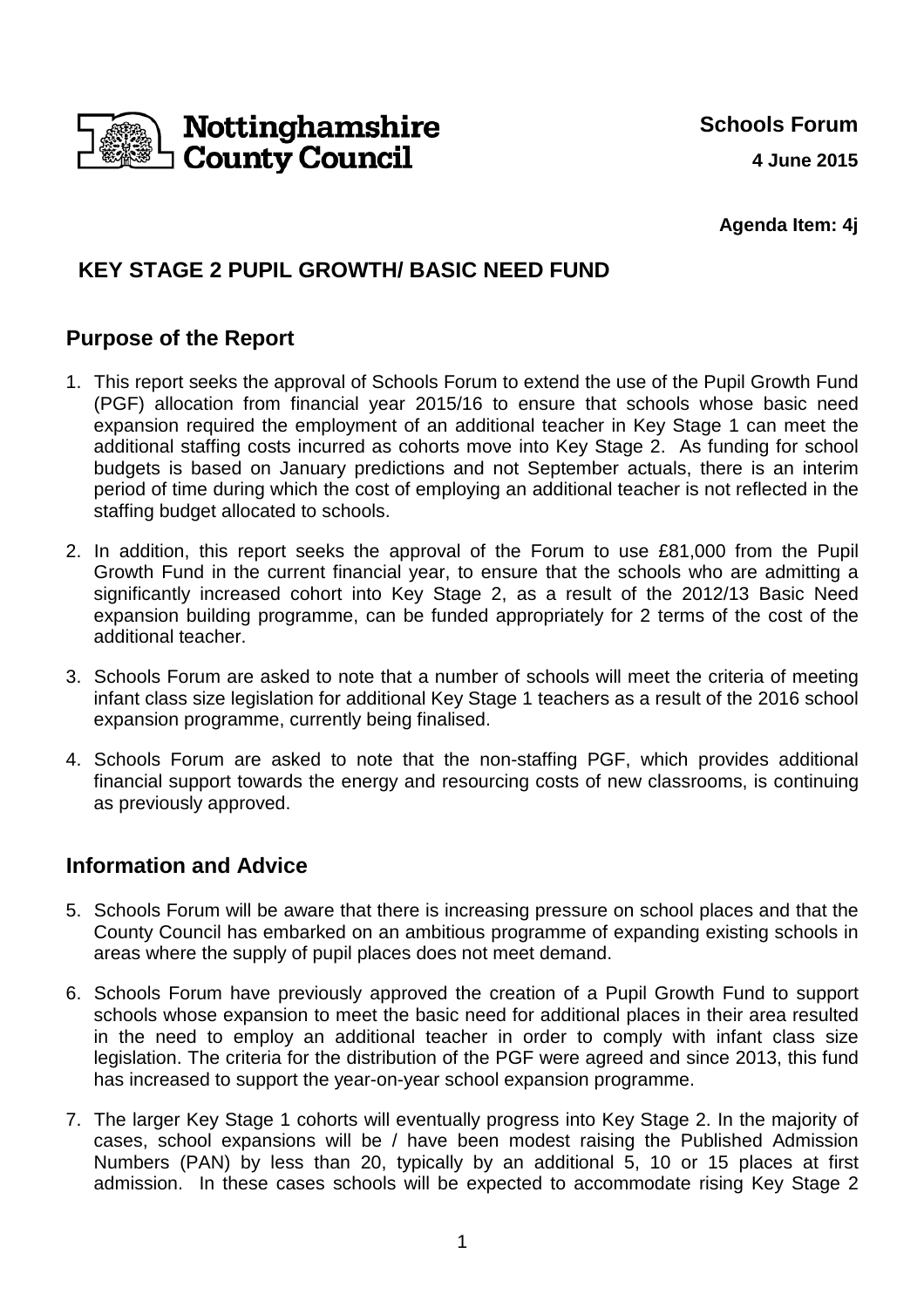numbers from within existing budgets and class organisations. Where cohort expansions are 20 or more, schools cannot reasonably be expected to accommodate these numbers within the existing budgets or classroom organisation. In providing a fund for Key Stage 2 staffing, the County Council hopes to alleviate the financial pressure on school budgets. It is therefore proposed that the principle criterion to be met before the Key Stage 2 support is provided, is that the PAN will have increased by at least 20 following expansion instigated by the local authority.

- 8. A further key criterion on which the fund is allocated relates to school expansion at the instigation of the Local Authority under the Basic Need school expansion programme
- 9. In relation to PGF allocations to schools to support additional costs into Key Stage 2, the funding of additional staffing will be for the benefit of both maintained schools and academies.
- 10. The rationale for requesting use of the Pupil Growth Fund underspend in 2015 is to ensure that the basic need expansions of 2012/13 onwards which includes Heymann, Abbey and Chuter Ede Primary Schools, will be able to employ an additional teacher in Year 3 and beyond. As school budgets are retrospective, schools that have been significantly expanded will have to employ an additional teacher which will not have been budgeted for.
- 11. The solution to the issue outlined above is based upon the need to fund qualifying schools for 7/12th of a full time teacher to cover the 2 terms during which the funding arrangements are out of step. On average this would be approximately £27,000 per qualifying school. The same formula is proposed to support those specific schools that are required to employ an additional teacher into Year 3 and beyond.
- 12. The funding provided would be via the normal funding route, and would arrive in school budgets in the April preceding the children entering Key Stage 2.
- 13. The Education Funding Agency (EFA) have advised that Schools Forum have the ability to approve such in-year variations to criteria.
- 14. Schools Forum have previously approved the creation of a non-staffing PGF, with associated criteria, to provide a one-off financial contribution towards initial increased energy and resourcing costs for those schools being expanded at the instigation of the LA. Schools do not have to apply for these payments.
- 15. The total PGF funding for 2015/16 (April 2015 March 2016) is £1m, with £800,000 available for infant class size support and £200,000 available for the non-staffing costs associated with school expansions. An underspend of £136,000 is to be carried forward from 2014/15.

#### **Proposed qualification criteria for receiving funding support for additional teachers at Key Stage 2**

16. Schools will only receive funding for additional teachers at Key Stage 2 if they have their Published Admission Numbers increased by 20 or more as a direct result of the County Council's Basic Need School Places expansion programme. Schools will not need to apply for Key Stage 2 financial support from this fund. The PGF at Key Stage 1 will continue to be allocated based on existing criteria to ensure those schools required to employ an additional teacher can comply with infant class size regulation.